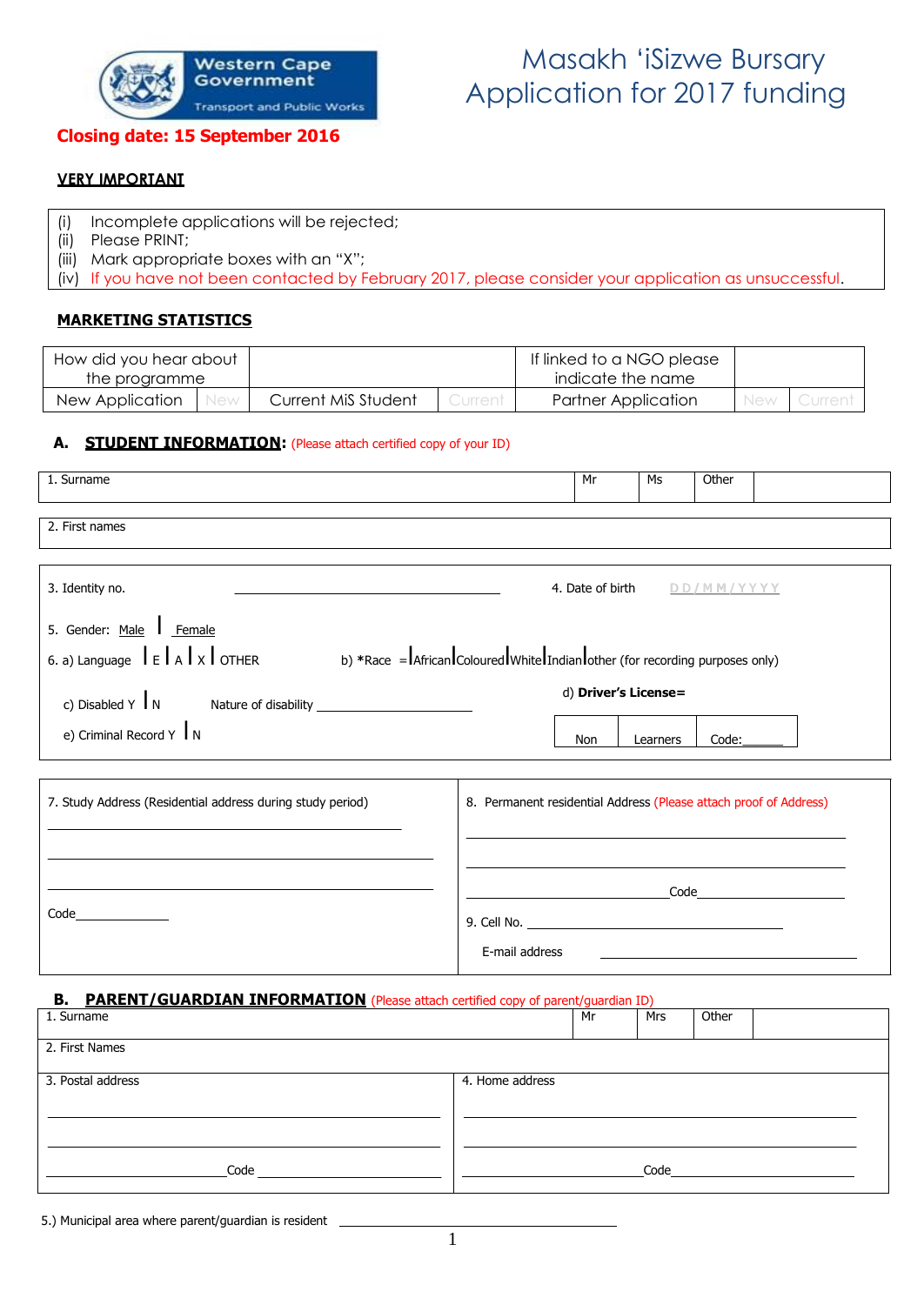| 6. Tel. No (Home)<br>$\frac{1}{2}$ $\frac{1}{2}$ $\frac{1}{2}$ $\frac{1}{2}$ $\frac{1}{2}$ $\frac{1}{2}$ $\frac{1}{2}$ $\frac{1}{2}$ $\frac{1}{2}$ $\frac{1}{2}$ $\frac{1}{2}$ $\frac{1}{2}$ $\frac{1}{2}$ $\frac{1}{2}$ $\frac{1}{2}$ $\frac{1}{2}$ $\frac{1}{2}$ $\frac{1}{2}$ $\frac{1}{2}$ $\frac{1}{2}$ $\frac{1}{2}$ $\frac{1}{2}$ |          |                                                                                           |                        |                      |                      |                |                     |               |  |
|------------------------------------------------------------------------------------------------------------------------------------------------------------------------------------------------------------------------------------------------------------------------------------------------------------------------------------------|----------|-------------------------------------------------------------------------------------------|------------------------|----------------------|----------------------|----------------|---------------------|---------------|--|
|                                                                                                                                                                                                                                                                                                                                          |          |                                                                                           |                        |                      |                      |                |                     |               |  |
|                                                                                                                                                                                                                                                                                                                                          |          |                                                                                           |                        |                      |                      |                |                     |               |  |
| E-mail address                                                                                                                                                                                                                                                                                                                           |          |                                                                                           |                        |                      |                      |                |                     |               |  |
|                                                                                                                                                                                                                                                                                                                                          |          |                                                                                           |                        |                      |                      |                |                     |               |  |
| 7. Employment status:                                                                                                                                                                                                                                                                                                                    |          | Employed                                                                                  |                        |                      | Unemployed           |                |                     | Self-Employed |  |
| 8. Financial status of parent/s or legal guardian - Salary per annum (Please attach proof of income or Affidavit)                                                                                                                                                                                                                        |          |                                                                                           |                        |                      |                      |                |                     |               |  |
| Below R150 000 p.a.                                                                                                                                                                                                                                                                                                                      |          |                                                                                           | R150 000-R250 000 p.a. |                      |                      |                | Above R250 000 p.a. |               |  |
| NB: PLEASE SUPPLY SALARY SLIPS TO CONFIRM THE INFORMATION SUPPLIED ABOVE                                                                                                                                                                                                                                                                 |          |                                                                                           |                        |                      |                      |                |                     |               |  |
|                                                                                                                                                                                                                                                                                                                                          |          |                                                                                           |                        |                      |                      |                |                     |               |  |
|                                                                                                                                                                                                                                                                                                                                          |          |                                                                                           |                        |                      |                      |                |                     |               |  |
|                                                                                                                                                                                                                                                                                                                                          |          |                                                                                           |                        |                      |                      |                |                     |               |  |
| <b>C. REGISTRATION AT HEI</b>                                                                                                                                                                                                                                                                                                            |          |                                                                                           |                        |                      |                      |                |                     |               |  |
| 1. Please indicate whether you have already applied to be registered at an institution of your choice: Yes / No                                                                                                                                                                                                                          |          |                                                                                           |                        |                      |                      |                |                     |               |  |
|                                                                                                                                                                                                                                                                                                                                          |          |                                                                                           |                        |                      |                      |                |                     |               |  |
| 2. PLEASE COMPLETE THE FOLLOWING:                                                                                                                                                                                                                                                                                                        |          |                                                                                           |                        |                      |                      |                |                     |               |  |
| a) Name of institution you will study and register at                                                                                                                                                                                                                                                                                    |          |                                                                                           |                        |                      |                      |                |                     |               |  |
|                                                                                                                                                                                                                                                                                                                                          |          | Cape Peninsula University of                                                              | $\bar{X}$              |                      | University of Cape   |                | University of       |               |  |
|                                                                                                                                                                                                                                                                                                                                          |          | Technology                                                                                |                        |                      | Town                 | $\overline{X}$ | Stellenbosch        |               |  |
|                                                                                                                                                                                                                                                                                                                                          |          | For which qualification and year are you applying for? (Please attach the course outline) |                        |                      |                      |                |                     |               |  |
|                                                                                                                                                                                                                                                                                                                                          |          | <b>Qualification:</b> Network of Study:                                                   |                        |                      |                      |                |                     |               |  |
| What will your costs be for 2017? (Please attach the subject costs for 2016)                                                                                                                                                                                                                                                             |          |                                                                                           |                        |                      |                      |                |                     |               |  |
| b) Estimated accommodation /transport cost per year                                                                                                                                                                                                                                                                                      |          |                                                                                           |                        |                      |                      |                |                     |               |  |
| c) Estimated academic cost per year<br><u> 1990 - Johann Barbara, martin a</u>                                                                                                                                                                                                                                                           |          |                                                                                           |                        |                      |                      |                |                     |               |  |
| d) TOTAL                                                                                                                                                                                                                                                                                                                                 |          |                                                                                           |                        |                      | R.                   |                |                     |               |  |
|                                                                                                                                                                                                                                                                                                                                          |          |                                                                                           |                        |                      |                      |                |                     |               |  |
|                                                                                                                                                                                                                                                                                                                                          |          |                                                                                           |                        |                      |                      |                |                     |               |  |
| 3. Please declare the following                                                                                                                                                                                                                                                                                                          |          |                                                                                           |                        |                      |                      |                |                     |               |  |
| (i)                                                                                                                                                                                                                                                                                                                                      |          | Which year of study are you at present? (Mark with "X")                                   |                        |                      |                      |                |                     |               |  |
|                                                                                                                                                                                                                                                                                                                                          | Grade 12 | $1^\text{st}$ year                                                                        | 2 <sup>na</sup> year   | 3 <sup>ra</sup> year | 4 <sup>th</sup> year | <b>BTEC</b>    | <b>Honours</b>      | Masters       |  |

(ii) Student number (iii) Have you failed any courses/modules? Give course code & year when failed.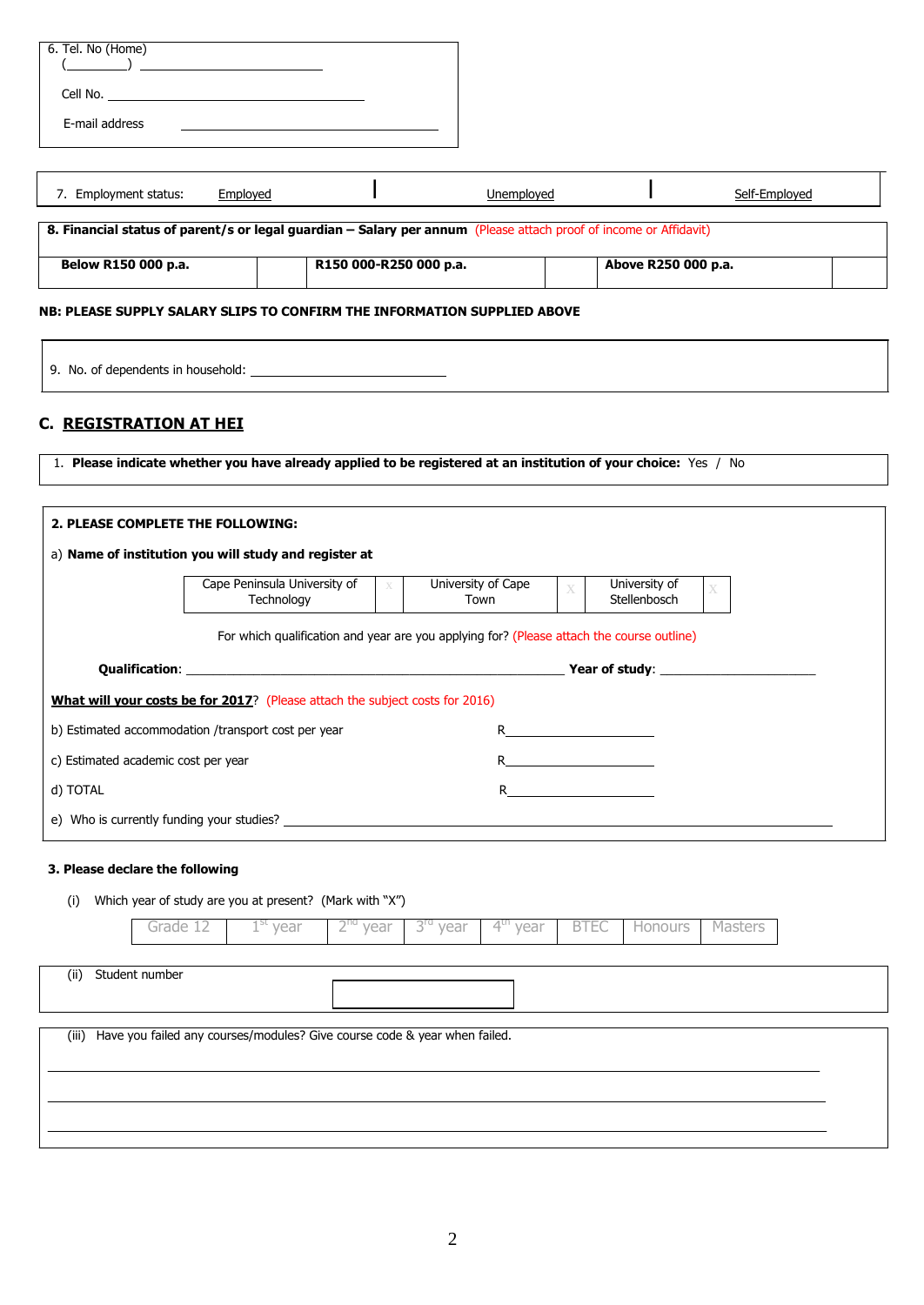| (iv) What courses are you currently repeating? |  |
|------------------------------------------------|--|
|                                                |  |

#### **4. High School at which you matriculated or are currently studying at?**

(Please attach a certified copy of your Matric certificate and or latest results)

Name of School:

Address:

Tel. no.:

**5. UNIVERSITY AND OTHER TERTIARY TRAINING**

(i) Degrees / diplomas already obtained:

(ii) Name of Degree / diploma for which a bursary is required, e.g. BSc: Engineering / National Diploma: Civil Engineering:

**6. Applying for funding for year: 2017**

7. If there are any extenuating circumstances which could strengthen your application please indicate in the space below or attach **as an appendix to your application.**

#### **DECLARATION**

I DECLARE THAT THE ABOVE INFORMATION IS TRUE AND CORRECT AND ACCEPT THAT IF IT IS TO BE FOUND THAT I PROVIDED INCORRECT INFORMATION, MY APPLICATION WILL BE CANCELLED IMMEDIATELY AND THE RELEVANT INSTITUTION INFORMED ACCORDINGLY.

SHOULD I BE AWARDED A BURSARY, I UNDERTAKE TO INFORM THE DEPARTMENT IMMEDIATELY OF ANY CHANGE TO THE INFORMATION THAT I HAVE PROVIDED. I ALSO UNDERSTAND THAT THE CONTINUATION OF THE BURSARY IS SUBJECT TO SUCCESFULLY COMPLETING ALL MODULES/COURSES IN THE MINIMUM TIME PROVIDED BY THE PROGRAMME TO WHICH I AM ADMITTED.

**SIGNATURE OF APPLICANT DATE**